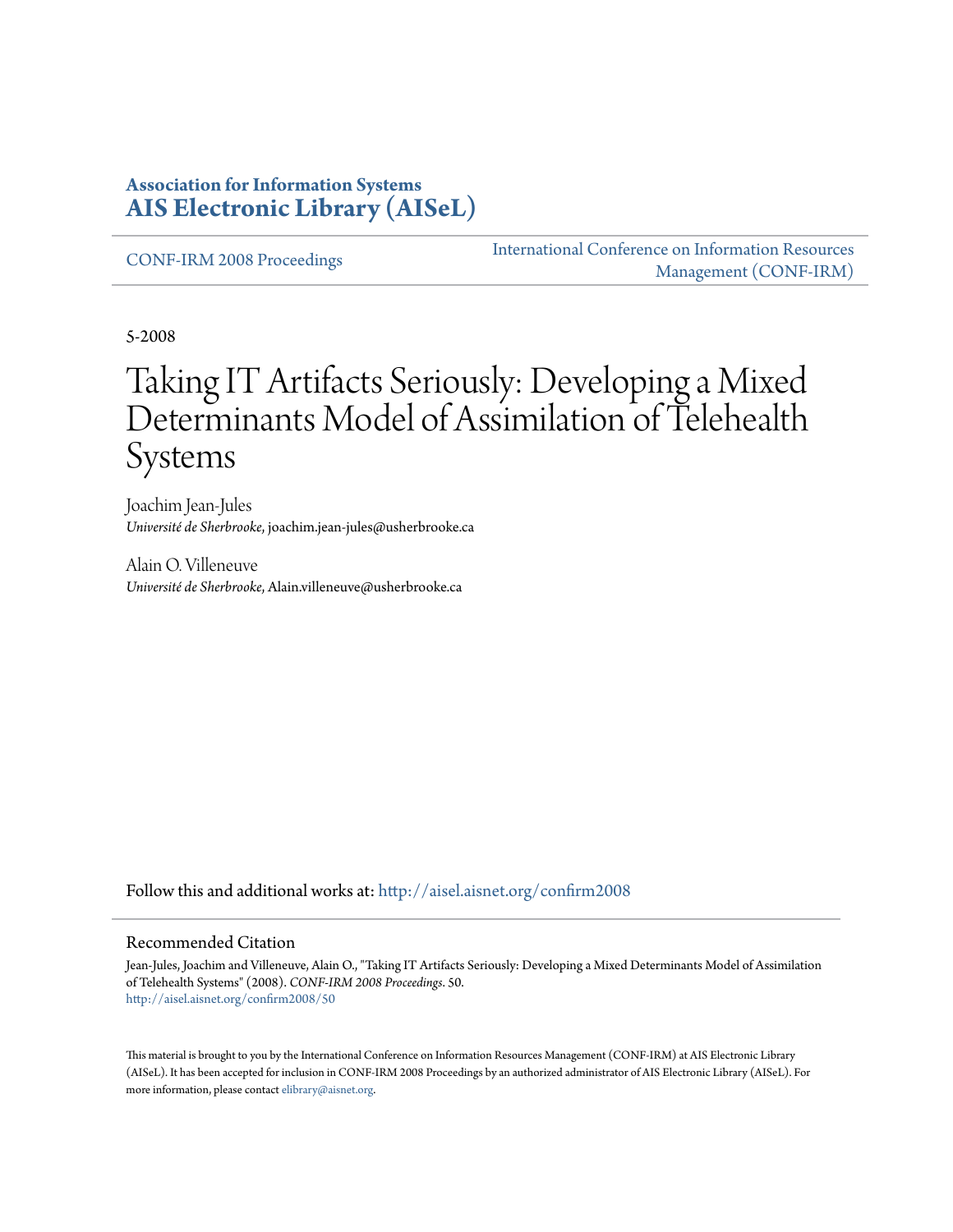# **74F. Taking IT Artifacts Seriously: Developing a Mixed Determinants Model of Assimilation of Telehealth Systems**

Joachim Jean-Jules Université de Sherbrooke joachim.jean-jules@usherbrooke.ca

Alain O. Villeneuve Université de Sherbrooke Alain.villeneuve@usherbrooke.ca

### *Abstract*

A number of healthcare authorities are considering the adoption of telehealth into mainstream clinical care, bringing telehealth technology out of experimental settings into real life settings. To fully reap the benefits from a technological innovation, the innovation must be assimilated into the organization's work system. As most literature on telehealth adoption to date has focused on its evaluation (e.g., user acceptance), more work is warranted to understand how telehealth can be integrated into administrative and clinical practices and to identify factors that may impinge onto telehealth integration. Borrowing from institutional, structuration and organizational learning theories, we propose a research framework<sup>\*</sup> to address limitations of past work and to guide research and managerial actions while integrating telehealth in the workplace.

## *Key words*

Routinization, infusion, structures, institutions, and social cognition.

## **1. Introduction**

<u>.</u>

Many western countries have undertaken telehealth projects for providing healthcare services to underserved populations living in remote regions and low-cost speciality services to areas where full-time staffing is uneconomical. The term telehealth is presently used to describe all possible variations of healthcare services using information and communications technology (ICT) such as tele-education, teleconsultation, and teletraining, among others.

Given the centrality of information technology in telehealth, many studies in information systems (IS) research have been devoted to telehealth systems. A close examination of these studies revealed three salient topics, namely 1) user acceptance/adoption of telehealth systems (Mitchell, Mitchell and Disney, 1996 ; Hu and Chau, 1999; Cohn et Goodenough, 2002), 2) the characteristics of these systems (McKee et al., 1996), and 3) the effectiveness of telehealth systems compared to conventional face-to-face delivery in different medical specialities (Picolo et al., 2000; Nordal et al., 2001; Bishop et al., 2002). Although our knowledge has been enriched by such diversity, we need to go a step forward in order to consider the organizational assimilation of telehealth systems. The following reasons justify such an endeavour.

First, since they have demonstrated clinical value and technical feasibility, telehealth programs must move from experimental settings to the real world calling for adjustments to healthcare organization's administrative and clinical routines (Saga and Zmud, 1994; Zucker, 1977) as well

<sup>\*</sup> We gratefully acknowledge the support of the Fonds québécois de la recherche pour la société et la culture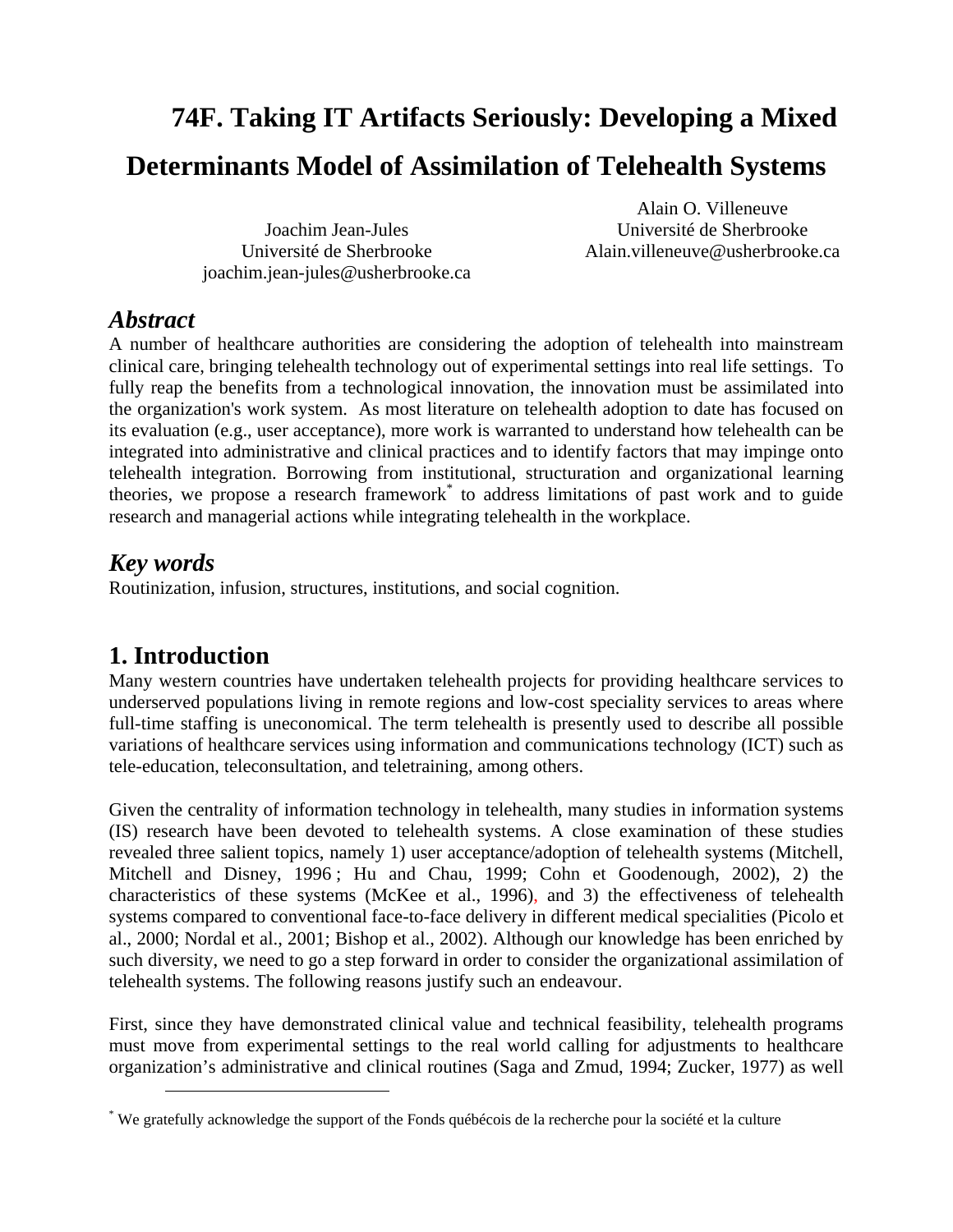as into its work systems and technological configuration to account for its assimilation as a technological innovation (Kwon, 1987; Cooper et Zmud, 1990; Chatterjee and Segars, 2001; Keen and McDonald, 2000).

Second, innovation adoption is not always accompanied by widespread deployment (Fichman and Kemerer, 1999). For instance, Eveland and Tornatzky (1990) and Cooper and Zmud (1990) reported that new technology enjoying widespread adoption may fail to be widely deployed hence failing to be truly valuable to the adopting organization.

To be truly valuable, a technological innovation must be routinized and infused in the adopting organization's operational or managerial work systems (Zmud and Apple, 1992). Consequently, to materialize the benefits of telehealth systems, we need to better understand the mechanisms through which their assimilation into administrative and clinical practices occur. Little is known, however, about the process of telehealth systems assimilation and about assimilation enabling and impeding factors since most studies to date have focused on user acceptance and adoption little being said on what happens after the initial adoption decision has been taken.

This paper attempts to add to our knowledge of assimilation of large-scale IS by developing a mixed determinants model of telehealth systems and is structured as follows. First, we explain the nature of telehealth systems, the concerns raised by their deployment and elicit on this basis the underlying mechanisms of their assimilation. Next, we develop the conceptual model by integrating insights from three influential theories: the sociocognitive theory of organizational learning, the institutional theory and the structuration theory. Then, we proceed with our contributions to both theory and practice. Finally, we conclude by indicating the future steps of this research.

## **2. Theoretical background**

We first propose a conceptualization of telehealth system to identify its characteristics. We then cover the role and nature of the technological artifact and their articulation with the social and institutional contexts in which the systems and the adopting organization are embedded (Orlikowski and Iacono, 2001). Such a theorizing strategy ensures that the technological artifact is at the core of the model.

### **2.1 Understanding telehealth Systems**

Information technology systems for telehealth projects are large-scale systems linking two or more organizations and many categories of actors. Considerations about social context are essential to insure the success of systems deployment. An understanding of social relations, work structures, cultural factors and the organization's experience with IT are additional imperatives. Given the scope of telehealth information systems, decisions are far too numerous and technology is too diffuse and complex to be grasped by a single person's cognitive ability. Moreover, acquisition and deployment decisions of such systems are not generally situated within the discretionary power of a single member of the organization (Eveland and Tornatzky, 1990 p. 124). When deployment of an information system requires complex organizational arrangements regarding the location of individual decisions, its adoption and application are the product of numerous decisions dictated by economic and social forces that go beyond managerial logic. The organizations' institutional properties, their work politics as well as certain environmental characteristics (Orlikowski, 1992) can be included into the conceptual model by means of the use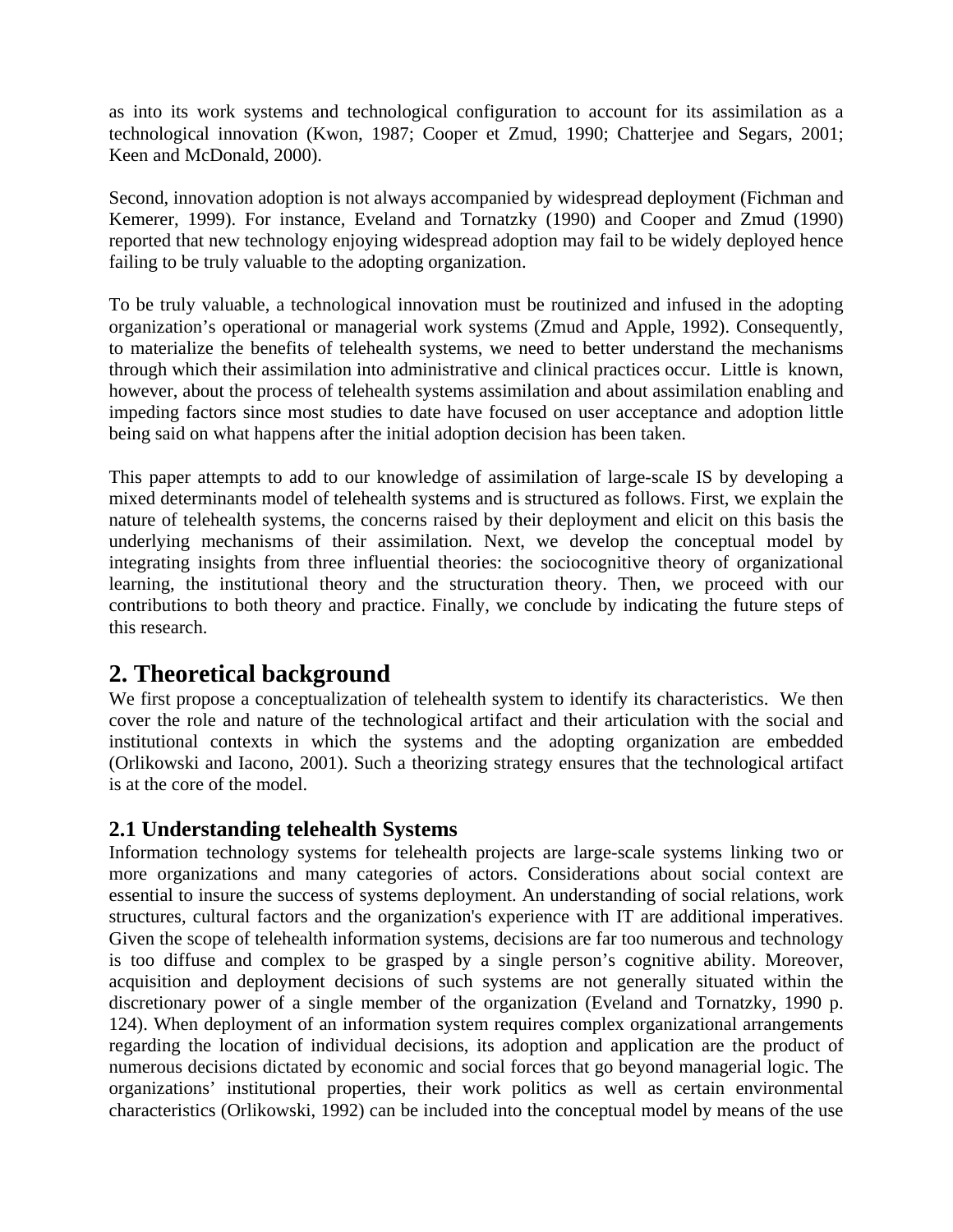of relevant social theories to better understand participating organizations' IT assimilation. Most telehealth initiatives to date aimed at extending conventional health systems by overcoming their limitations such as the inability to provide proper and accessible care throughout large geographical areas. Telehealth projects, combining primary as well as specialized services, not only enable health care coverage beyond geographical boundaries, but also offer the organizational integration of entities with distinct vocations. The rationale for this type of integration goes beyond the logic specific to each organization. All these reasons suggest that assimilation of telehealth systems is influenced by institutional factors, if only to mobilize the necessary resources required to the system integration.

Further, since telehealth systems comprise a variety of technologies such as home healthcare monitoring, telemedecine and tele-education, the very nature of the technology must be accounted for in our conceptual model. Telehealth applications are diverse and are deployed based on numerous technologies such as teleconferencing, digital imaging, data storage and retrieval (sound, images, alphanumeric data), robotic, two-way interactive television, etc. An appropriate infrastructure enabling data transmission and data entry, the creation of multimedia databases as well as communication between different partner organizations must be in place. Accordingly, telehealth information systems comprise different classes of technology. These vary from technologies that do not interact with users to more advanced technologies that require high interaction with professionals as they intrude into health care practices. Some technologies not only support clinical activities, they also provide reasoning behind medical evaluation and training (Grémy and Bonnin, 1995). Finally, they include infrastructure-type technologies, the purpose of which consists of managing large flows of information coming from numerous sources and going to numerous places, services or persons within the organization. These technologies have no reason for existence in and of themselves, they are an integral part of the telehealth organization (Grémy and Bonnin, 1995). When faced to such a broad range of technologies, individuals can feel threatened about partly losing control over their work schedule and professional autonomy. Moreover, given that the systems impose their own representations of the world, individuals' choices become limited. Feelings can range from fascination for some users to frustration for others. .

Telehealth systems combine several heterogeneous parts made up of numerous intrinsically complex components (Paré and Sicotte, 2004). Therefore, it appears more appropriate to conceptualize them as focal technological systems linked by a web of connections to its social, political, and institutional contexts (Kling et Scacchi, 1982). As such, despite the reality that the technological artifact is central to telehealth systems, it remains that it is an element of an ensemble that also comprises the necessary components to apply the technical artifact to a given socio-economic activity (Kling and Dutton, 1982; Illich, 1973). Among these components, we find commitment, additional resources such as training, qualified personnel, organizational agreements, the political and reward systems. In short, we find all that is necessary to promote the effective management of systems (Kling and Scacchi, 1982). The ensemble view of telehealth systems entails at least three things. First, the necessity to consider these systems as embedded in a dynamic and complex social context and the examination of the manner in which different social influences contribute to model its deployment along with how different user groups integrate them (Orlikowski and Iacono, 2001). Second, the structural potential of IT on the rules and resources and the spirit of these systems (Giddens, 1984; DeScantis and Poole, 1994). Finally, it is necessary to consider uncertainties and consequently the interpretation problems due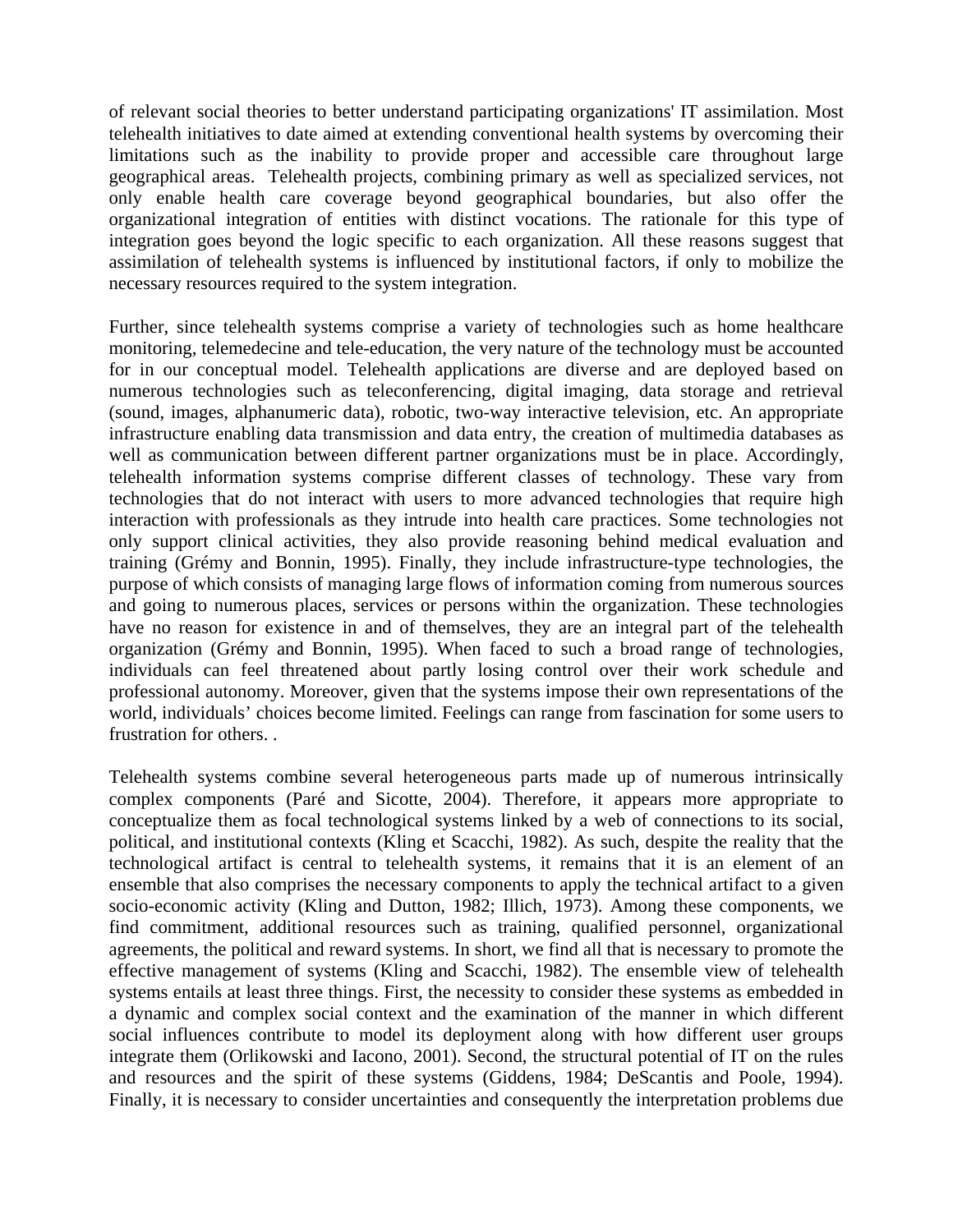to the diversity of the technologies involved, the organizational agreements they require and changes into organizational schemas and procedures for everyday action (Barley, 1986).

The previous developments lead us to understand that, not only does the assimilation of telehealth systems entail that we proceed with shared social representations of these systems but also that they are susceptible to become influenced by factors related to these systems' attributes, to characteristics of the institutional context, and to interactions between technological innovation and the organizational milieu.

#### **2.2 Understanding the assimilation**

Assimilation is often conceptualized as a learning process (Attewell, 1992; Fichman and Kemerer, 1997, 1999). Our conceptualization, though, differs slightly as we model assimilation as two processes: technological routinization and infusion. Routinization refers to the fact that as time goes by, the system ceases to be perceived as a novelty and becomes taken-for-granted (Saga and Zmud, 1994; Ritti and Silver, 1986; Zucker, 1977). Infusion refers to the system's embeddedness into organizational procedures and work architectures as it links different organizational elements such as roles, formal procedures, and emerging routines (Cooper and Zmud, 1990; Kwon, 1987). As telehealth systems combine diverse technologies their development and implementation, like that of complex systems, become a continual process (Weick, 1990).

#### **2.3 Underlying Mechanisms of assimilation**

Making sense of telehealth systems is needed due to the nature of the system and because telehealth constitutes a new form of health services delivery.

Telehealth systems are complex, a reality that is not only due to the institutional agreements that their deployment requires but also to their technological constituents. For example, the Sores Care Tele Assistance Project (SCTAP) implemented by the Sherbrooke Integrated Health University Network deploys seventy three (73) information technologies within sixty five (65) points of care. The deployment comprises eight phases each including the organization of new clinical services and the elaboration of a deployment strategy of new virtual clinics, etc. (RUIS de Sherbrooke, 2007).

Given their complexity, systems in healthcare can create problems never-before seen by managers or by health care professionals (Weick, 1990). As exogenous to the organization context, their introduction is likely to create a certain hiatus between existing meaning, legitimization and domination systems and the new exigencies related to the organization's daily actions (Barley, 1986). These new technologies affect organizational members' capacity to reason on telehealth systems structures because technologies in general, and new technologies in particular, are interpretively flexible (Weick, 1990), they allow for different possible and plausible interpretations by diverse social groups and can be misunderstood, uncertain, and complex (Pinch and Bijker, 1987; Weick, 1990; Orlikowski and Gash, 1994).

This interpretive flexibility results from the presence of information technology artifacts as well as from cognitive schemas (Orlikowski and Iacono, 2001; Chae, 2002). While artifacts are made up of material resources like equipment, applications (Kling, 1987), non-material resources, networking capacity, programming languages (Chae, 2002) as well as structural elements built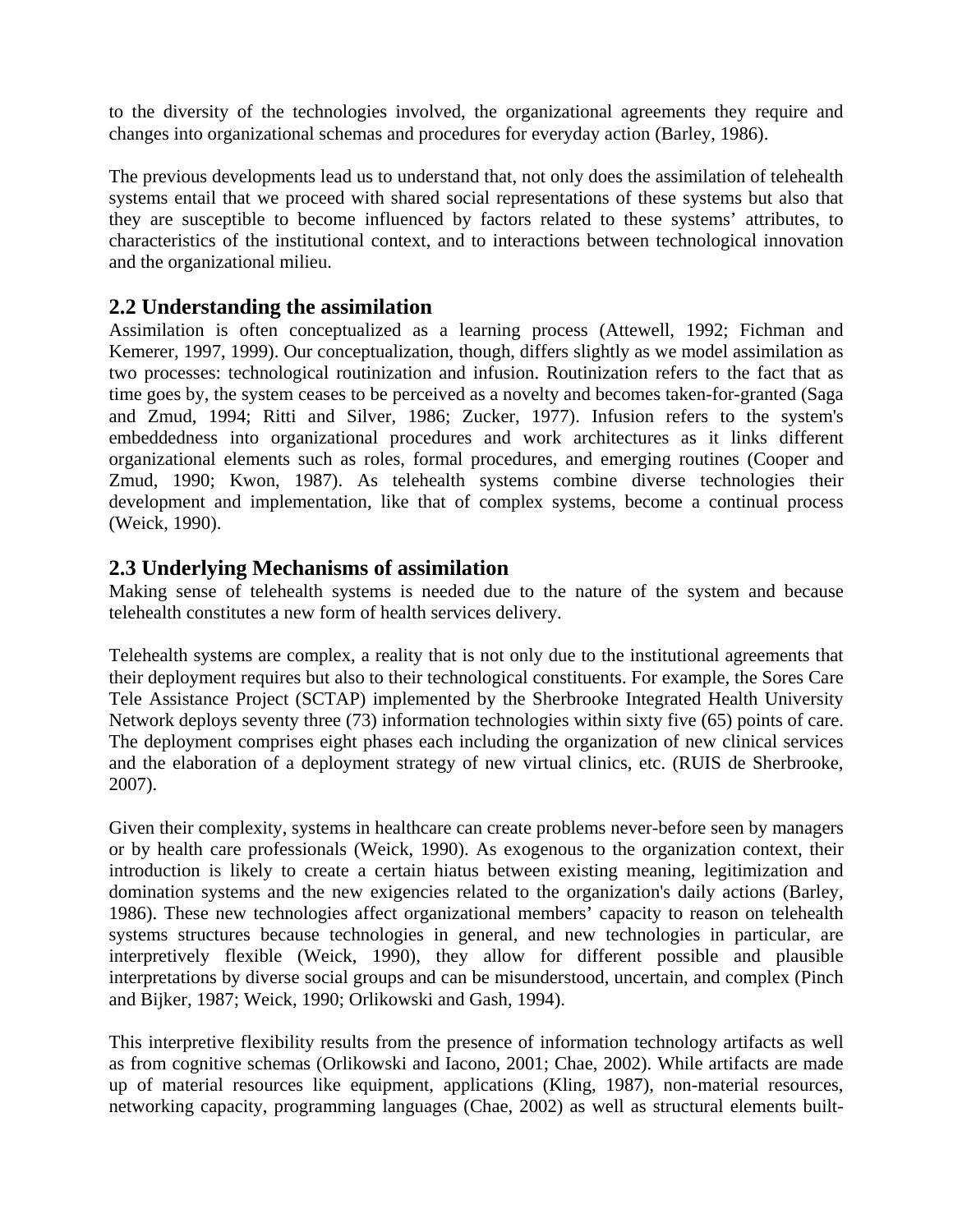into technology (DeSanctis and Poole, 1994), schemas point to generalizable procedures that take root in the context or pre-existing institutions (Chae, 2002). Within the context of implementation and utilization, procedures can be associated to the social organization of computerization (Kling and Iacono, 1989). Further, since telehealth systems often involve several organizations and individuals, this may even lead to equivocalities in meaning. For example, the SCTAP project regroups thirteen (13) Health and Social Services Centers (Centres de Santé et des Services Sociaux, CSSS), spreading through three of Quebec's geographical regions and calling up ninety nurses. Consequently, schemas can be considered complex, numerous and embedded into multiple structures.

Precedent arguments stress both the participants' perception of ambiguity regarding the nature of telehealth systems and users' need to make sense of these technologies for using and integrating them in their daily practice. Following Orlikowski and Gash (1994), participants develop hypotheses and expectations to build their comprehension about what the technology is and what it is good for and their interpretation of the technology often dictates how he/she will use it. Hence, sensemaking is essential for assimilating the technology into work practice. Further, sensemaking clarifies the system's rationale and the development of its underlying philosophy or, in other words, its spirit (De Sanctis and Poole, 1994). It helps understanding the nature of the technology and its consequences within a given context (Orlikowski and Gash, 1994).

In our view, sensemaking is also a process that modifies the user's cognitive structure (mental models) which could be described as: "a built-up repertoire of tacit knowledge that is used to impose structure upon, and impart meaning to otherwise ambiguous social and structural information to facilitate understanding" (Gioia, 1986, p.56).

#### **2.4 Technology routinization and infusion**

Our conceptualization of sensemaking also meets Hall and Loucks' (1977) theory of cognitive adaptations. Individuals go through several understandings (meanings) of the technology as they first make sense of it before using it. Through their use of the technology, their sharing of their experiences with others and their coordinating of their activities with those of others, they refine their understandings (meanings) of it. Users confront their meanings with those of others and refine their understanding of the nature of the technology and of what it is good for though at times conflicts could arise that would lead to a new system's social representation (Lauriol, 1998).

Coordinating their activities with other users is an important means of assimilating the technology because it is the very nature of organizational learning, whose main outcomes are routinisation and infusion. Coordination helps users build up new cognitive coordinations, to memorize them, to repeat them and to transpose them to new situations. Coordination also implies norms and rules and can promote the incorporation of technology into organizational routines. As long as the organization evolves in its understanding of the system and its possibilities, it tends to modify its workplace architecture to increase the extent of systems' use, to integrate the systems' usage and to accomplish activities not previously considered feasible (Saga and Zmud, 1994).

In summary, assimilation starts as an individual learning process through which participants later develop new schemas and scripts to represent the system. Afterwards, though interaction and coordination, an organizational learning process occurs through which individuals' schemas and scripts evolve leading to a shared understanding which initially blends into their routines but ends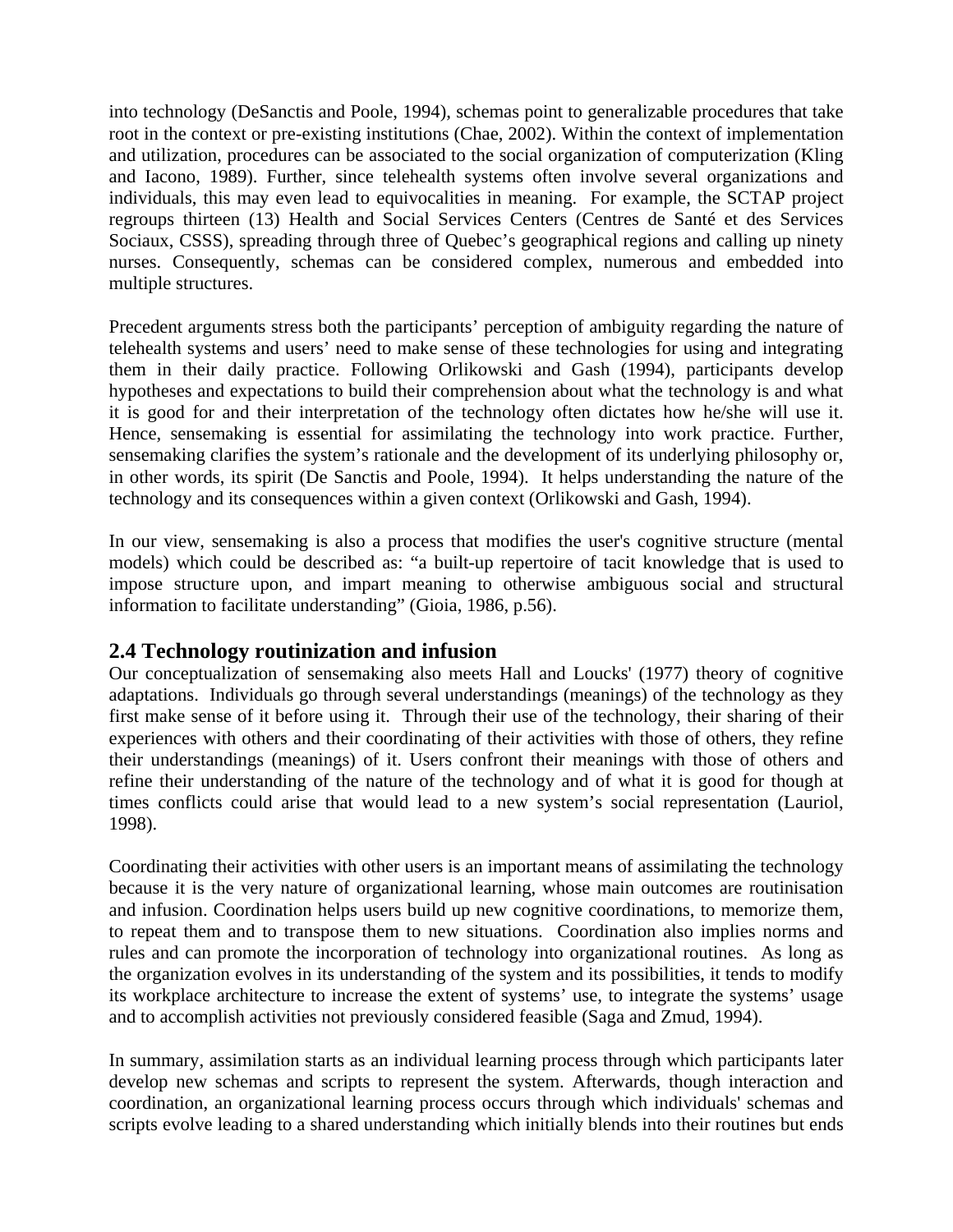up being integrated into their daily practices and organizational beliefs, transcending the individuals who were at the beginning of the process.

## **3. Development of the conceptual model**

#### **3.1 The organizing vision**

In the case of technological innovations like telehealth systems, institutional processes come into play from the beginning of the diffusion process. An heterogeneous network of parties creates and employs an organizing vision that contributes to reduce uncertainties surrounding the systems along with their applications (Swanson and Ramiller, 1997). This organizing vision allows members of this network to make sense of the innovation. An organizing vision aims at making the spirit of the technology explicit, namely the underlying philosophies of the IT artifacts as well the motives for its development (Chae, 2002)

Therefore, users do not rely exclusively on their own interpretations of the technology during the early phase of sensemaking as they can use the organizing vision as a starting point. From their original understanding, they will seek to search, probe and confirm meanings with others (Swanson and Ramiller, 1997). They will assess interpretations that exist within their own organisation, yet consistent with those of partner organisations due the presence of an organizing vision. There are, however, some pitfalls and limitations that may arise during the process of sensemaking.

Telehealth projects vary in nature and objectives. They may vary in configuration (same technologies but configured differently) or even use immature technologies or prototypes. System components are ill-defined and their applications are not well understood (Swanson and Ramiller, 1997). Meanings assigned to such technologies reflects incompleteness and instability (Rosemberg, 1994). An organizing vision is warranted to provide a structure that helps users understand the very nature of telehealth systems as well as their role given social, technical and economic contexts (Klecun-Dabrowska and Cornford, 2002). It also provides for reducing equivocalities and creating shared understandings of the system.

The sociocognitive theory of organizational learning, however, suggests that for a given technology, each group is likely to develop a specific set of shared understandings thus forming a technological frame. This frame emerges from interactions among group members through the coordination of their interdependent activities (Schein, 1985; Strauss, 1978) and also through the way the group's specific norms influence its members (Porac et al., 1989; Grégory, 1983 ; Van Maanen et Schein, 1979).

By formulating expectancies, assumptions and knowledge about key aspects of telehealth systems, the organizing vision contributes to make congruent the groups' technological frames. Therefore, organizations are likely to experience fewer difficulties or conflicts linked to systems' implementation and use (Orlikowski et Gash, 1994 p.180). Consequently, we make the following hypothesis:

Conjecture 1- A compelling organizing vision is likely to positively influence the assimilation of telehealth systems.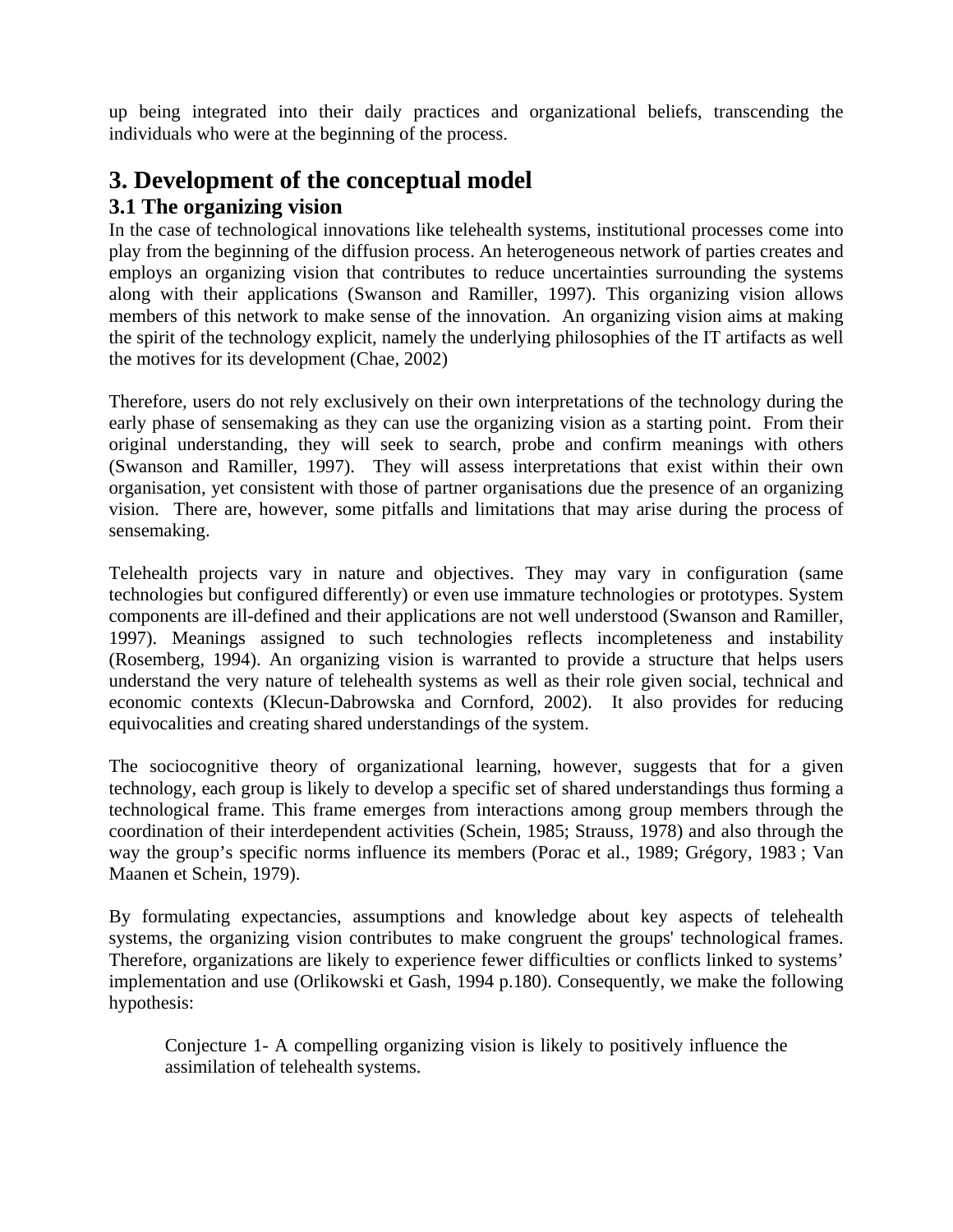The organizing vision also provides a structure of legitimization that complements and reinforces the structure of interpretation by including in its discourse aspects directed toward justifying the technological innovation. Discourse pointing to the systems' legitimacy deals with technical and functional arguments with political, organizational and business arguments. This discourse is not just formulated in terms of the low-cost associated with electronically delivered services, it also includes dominant social values and principles like improving the quality of citizens' life (Klecun-Dabrowska et Cornford, 2002). This dimension of the organizing vision is dedicated to communicating not only the expected benefits of the innovation but also its spirit. To illustrate, by promoting teleheath as a means to bring specialized care services to remote regions and to recruit and maintain physicians in those regions, the organizing vision capitalizes on current norms and social values of our society. In so doing, it legitimates telehealth and mobilizes resources needed for its successful deployment (Orlikowski and Gash, 1994, Swanson et Ramiller, 1997). The preceding development suggests the following conjectures:

Conjecture 2- An organizing vision that promotes telehealth on the basis of the health system's current values and social norms is likely to positively influence the assimilation of telehealth systems.

Conjecture 3- Perceived social benefits are likely to positively influence the assimilation of telehealth systems.

#### **3.2 Policy making**

Many barriers have been identified with respect to the diffusion of innovations, two of which are particularly relevant here: lack of reimbursement and legal liability. In the domain of reimbursement for instance, few public or private payers reimbursed healthcare services provided through advanced ICT in the USA during the early years of ICT. Some improvements have been made but are still deemed too restrictive. The Balance Budget Act expanded the coverage to telemedicine services but at the same time introduced new requirements that keep people from using telemedicine under current Medicare conditions (DHSS, 2001). Likewise, Gagnon et al. (2001) reported that the reimbursement system made some services less available and less accessible in the telehealth project implemented in Iles-de-la Madeleine.

Legal liability is an important issue in the diffusion of telehealth. Medical errors account for some 44000 to 98000 deaths every year in the US and errors are attributable in great part to the decentralized, fragmented, complex nature of the US healthcare delivery system (IOM, 1999). According to IOM, the relationship between the complexity of the healthcare system and medical errors can have serious adverse effects on the diffusion of telehealth. For instance, who is accountable for a medical error, the referent of the referring physician? There is no clear answer. Yet, specialists may be reluctant to give medical advice throught ICT. We hence propose:

Conjecture 4- Policy making directed toward facilitating the reimbursement of telehealth services is likely to positively influence the assimilation of telehealth systems.

Conjecture 5- Policy making directed toward establishing the liabilities of telehealth professionals when an error is reported is likely to positively influence the assimilation of teleheath systems.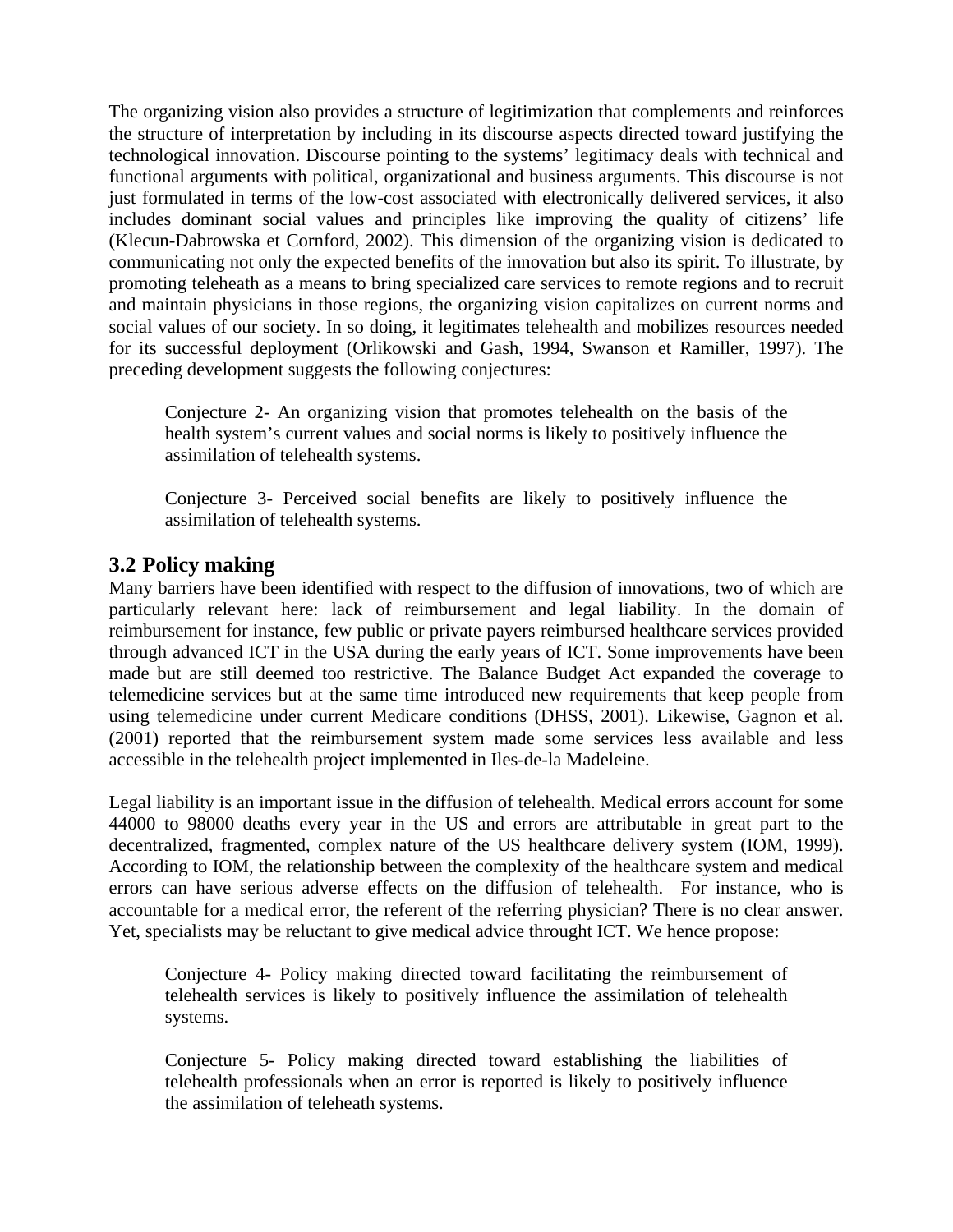#### **3.3 Mediating institutions**

Telehealth shares the properties of both technological and administrative innovations (Robinson et al., 2003). As such, deployment issues stem from their incorporation in the organizational and clinical routines (Paré et Sicotte, 2004). Partnerships with mediating institutions like knowledge generating organisations (consulting, universities) specialized in advanced technologies knowhow could help lower knowledge barriers associated with technology integration (Attewell, 1992).

Conjecture 6- Collaboration with some intermediating institutions is likely to positively influence the assimilation of telehealth systems.

#### **3.4 Institutional alignment**

Telehealth systems are deployed in healthcare organizations with well-defined values, norms and institutional practices. These institutional elements are instantiated in rules, work procedures, protocols and even current technologies which can influence their assimilation. It has been reported that social structures could serve either as constraints or as enablers to the implementation of systems (Kling and Iacono, 1989). Systems in turn have the capability to introduce a new organizational dynamic that modifies social and hierarchical relationships as well as the balance between institutional arrangements and the organization's daily life (Gosain, 2004). Then, telehealth systems not only triggers a structuration process, but also creates the potential for misalignment between the incumbent institutional regime (installed social base) and the institutional logics embedded in telehealth systems. Indeed, telehealth systems are best conceptualized as complex social objects (Kling and Scacchi, 1982) embodying traces of human intentions that resurface as they are put in use (Chae and Poole, 2005).

Conjecture 7- Alignment between the incumbent institutional regime and the human agency embedded in telehealth systems is likely to positively influence their assimilation.

#### **3.5 Compatibility**

Information systems present a unique combination of human, material and disciplinary agency (Chae and Poole, 2005, Pickering, 1995). Agency refers to the capacity of a thing or person to act purposefully. While human agency involves self-reflexive monitoring and adjustment of action in order to achieve desired ends, material agency refers to the things the physical and biological world does (Chae and Poole, 2005 p.22). Disciplinary agency is the shaping and channelling of human action by conceptual and cultural systems. These differing agencies emerge when IS are put in use or when said differently through interactions with the adopting organizations. This raises a question of compatibility between telehealth systems and the adopting healthcare organization's work systems and technological infrastructure. Compatibility shares some similarity with the concept of institutional alignment described before.

Conjecture 8- compatibility between telehealth systems and the adopting healthcare organization's work systems and technological infrastructure is likely to positively influence their assimilation.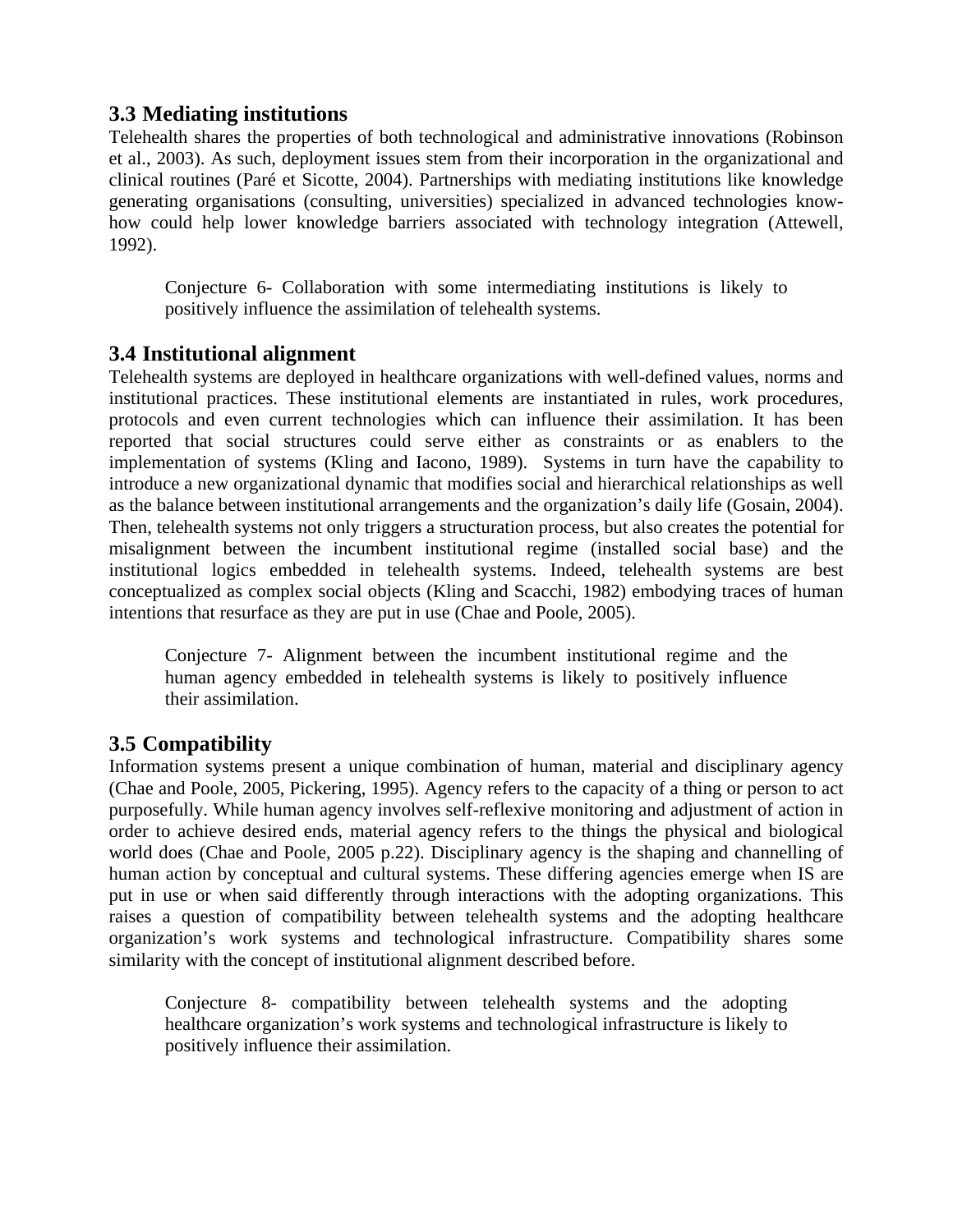

**Figure 1:** Factors of organizational assimilation of telehealth systems

## **4. Discussion and conclusion**

This paper developed a theoretical perspective for understanding the assimilation of telehealth systems on the grounds of their very nature and the issues raised by their deployment. We propose that systems innovation attributes, institutional environment properties, and interaction between technology and organizations are important determinants of telehealth systems assimilation.

Our paper contributes to research in pointing to the value of grounding the theorizing of assimilation of telehealth systems in the fundamental characteristics of the technological artifact like its interpretive flexibility as well as the complex organizational arrangements necessary to its deployment. Further, unlike in prior studies of assimilation of IS innovations (Chatterjee et al., 2002; Purvis et al., 2001; Gallivan, 2001; Meyer and Goes, 1988), assimilation is conceptualized as an organizational phenomenon that has its theoretical origins in individual interpretation but emerges through social cognition processes to manifest itself as a higher-level phenomenon. It also explains how this compositional process occurs thereby making explicit the sociocognitive mechanisms that underly the assimilation of IS innovations (Kozlowski and Klein, 2000). Second, the model uncovers the interplay between the institutional context and cognitive regulations. In so doing, it makes more salient the fact that assimilation of telehealth systems is essentially a multilevel phenomenon.

Our study also carries implications for practice. Particularly, it points to the importance of examining the assimilation process within the continuum of IS phenomena surrounding the deployment of telehealth systems. As such, it helps understand why managerial actions directed toward facilitating the assimilation process should be employed as early as the adoption phase.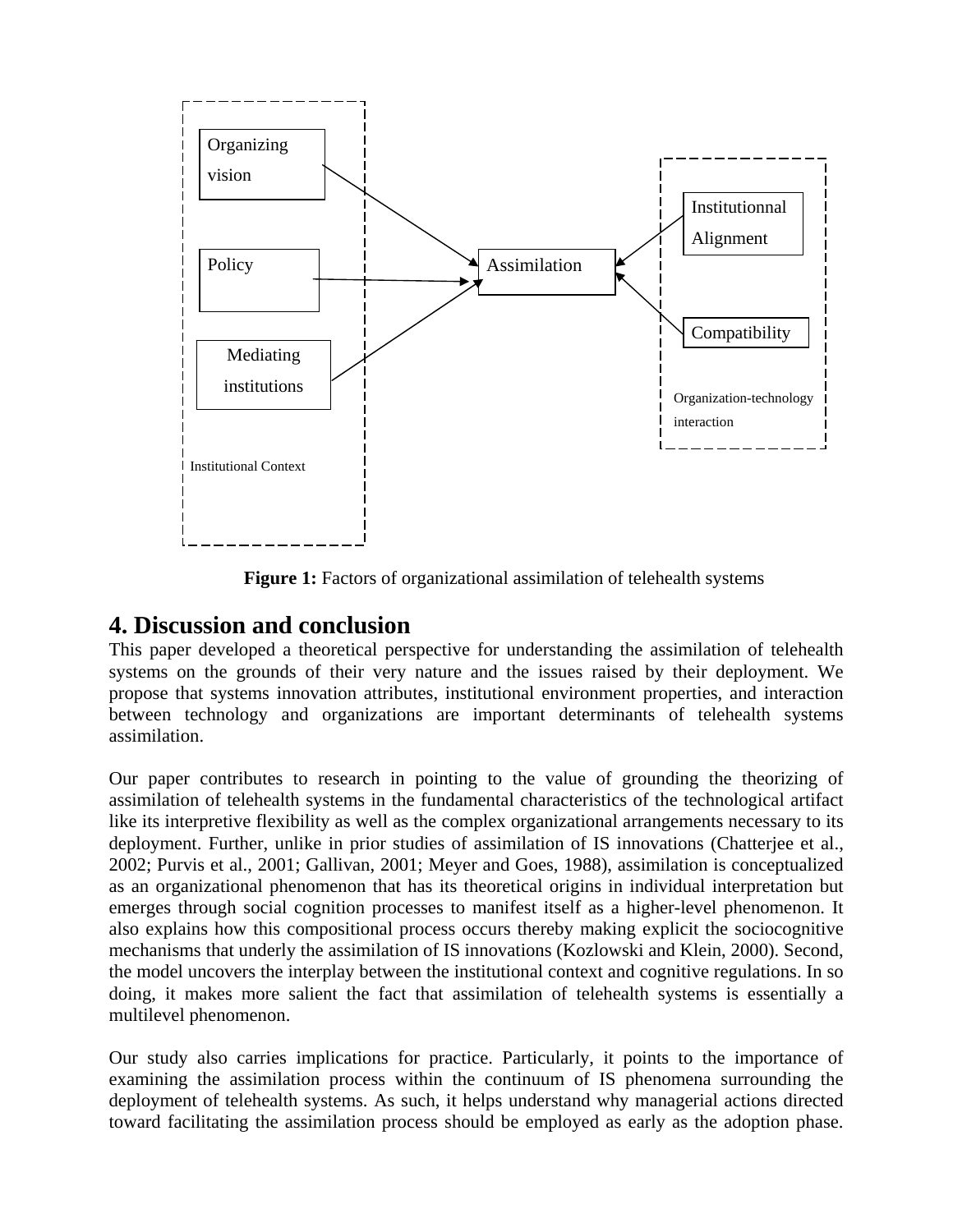For instance, issues related to compatibility between the systems and the organization's work infrastructure should be managed during the development phase. Briefly, even though routinization and infusion are post-implementation behaviours, factors that are likely to influence them should be taken under consideration before systems acquisition.

Given that the goal of this paper is theory development, additional work is needed to fully operationalize the constructs and empirically test the model. Nevertheless, it builds a sound foundation for better understand assimilation of telehealth systems.

#### *References*

- Attewell, P. (1992). Technological Diffusion and Organizational Learning: The Case of Business Computing. *Organization Science, 3* (1), 1.
- Barley, S. R. (1986). Technology as an Occasion for Structuring: Evidence from Observations of CT Scanners and the Social Order of Radiology Departments. *Administrative Science Quarterly, 31* (1), 78.
- Bishop, J. E., O'Reilly, R. L., Daddox, K., and Hutchinson, K. (2002). Client Satisfaction in a faisability Study Comparing face-to-face Interviews with Telepsychiatry. *Journal of Telemedicine and Telecare, 8* (4).
- Chae, B. (2002). *Understanding information systems as social institutions: Dynamic institutional theory.* Unpublished doctoral dissertation, Texas A&M University, United States -- Texas.
- Chae, B., and Poole, M. S. (2005). The surface of emergence in systems development: agency, institutions, and large-scale information systems. *European Journal of Information Systems, 14*, 19-36.
- Chatterjee, D., Grewal, R., and Sambamurthy, V. (2002). Shaping up for e-commerce: Institutional enablers of the organizational assimilation of web technologies. *MIS Quarterly, 26* (2), 65.
- Chatterjee, D., and Segars, A. H. (2001). Transformation of the Enterprise through E-Business: An Overview of Contemporary Practices and Trends. *Report to the Advanced Practices Council of the Society for Information Management* .
- Cohn, J. R., and Goodenough, B. (2002). Health Professionals Attitudes to Videoconferencing in Pediatric Heathcare. *Journal of Telemedicine and Telecare, 8* (5).
- Cooper, RB., et Zmud, R. W. (1990). Information Technology Implementation Research: A Technological Diffusion Approach. *Management Science, 36* (2), 123.
- DeSanctis, G., and Poole, M. S. (1994). Capturing the Complexity in Advanced Technology Use: Adaptive Structuration Theory. *Organization Science, 5* (2), 121-147.
- DHSS. (2001). *Report to Congress on Telemedicine*: Secretary of Health and Human Services.
- Eveland, J. D., and Tornatzky, L. (1990). The Deployment of Technology. L. In Tornatzky, and M. Fleischer (Eds), *The Processes of Technological Innovation* (Chapter 6). Lexington: Lexington Books.
- Fichman R.G., and Kemerer C. F. (1997). The assimilation of software process innovations: An organizational learning perspective. *Management Science, 43* (10), 1345.
- Fichman R.G, and Kemerer C.F. (1999). The illusory diffusion of innovation: An examination of assimilation gaps. *Information Systems Research, 10* (3), 255.
- Gagnon, M.-P., Fortin, J. P., and Cloutier, A. (2001). La télémédecine au service d'une région: Recherche évaluative sur le projet des Iles-de-la-Madeleine. *Ruptures, 8*, 53-70.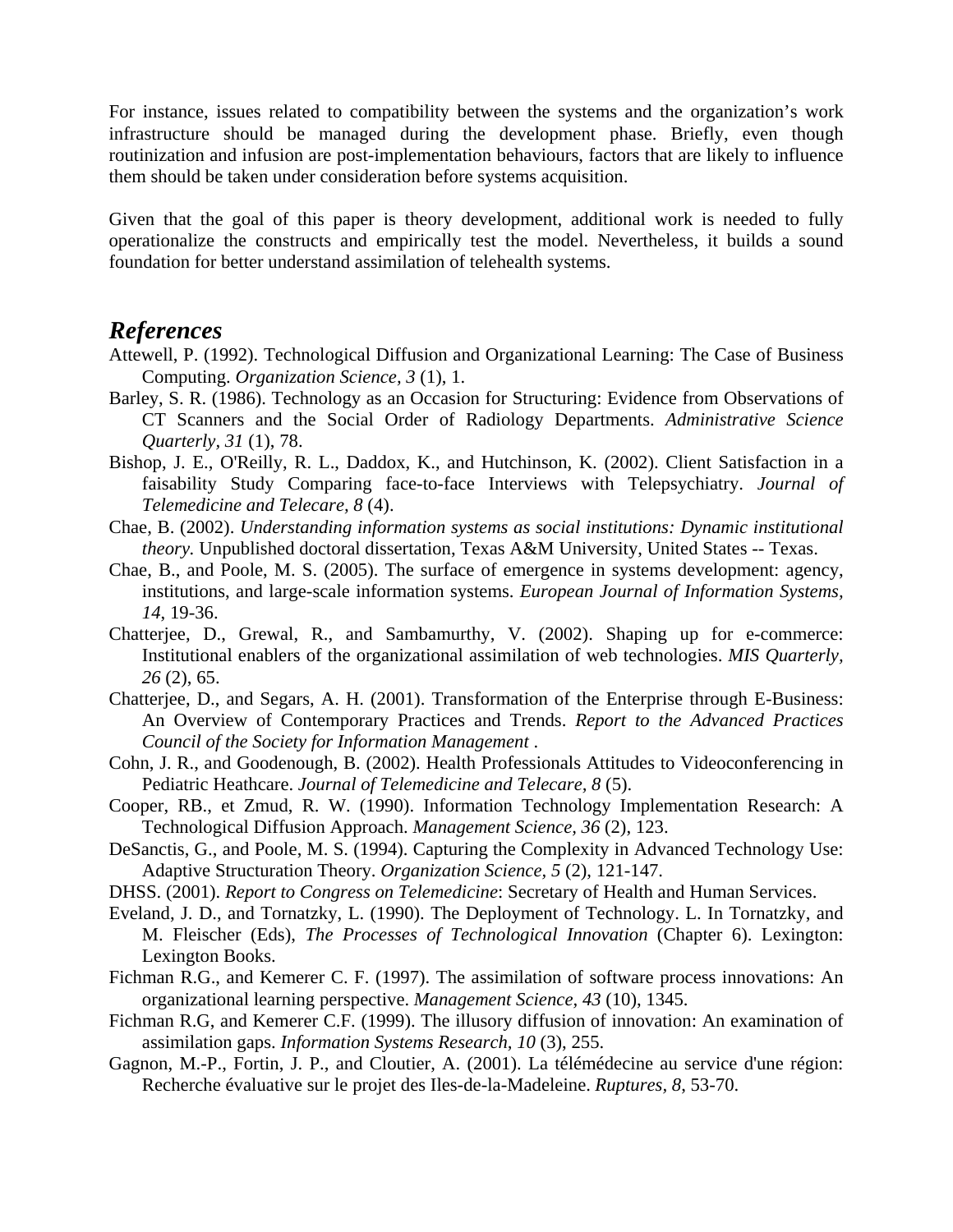- Gallivan, M. J. ( 2001). Organizational adoption and assimilation of complex technological innovations: Development and application of a new framework. *Database for Advances in Information Systems,* 32 (3), 51.
- Giddens, A. (2005). *La Constitution de la Société: éléments de la théorie de la structuration (traduit de l'anglais par Michel Audet)*. Paris: Quadridge PUF (1ère édition).
- Gioia, D.A. (1986). Symbols, scripts, and sensemaking: creating meaning in the organizational experience. In *The Thinking Organization.* Jossey-Bass, San-Francisco, California.
- Gosain, S. (2004). Enterprise Information Systems as Objects and Carriers of Institutional Forces: The New Iron Cage. *Journal of the Association for Information Systems, 5* (4), 151-182.
- Gregory, K. L. (1983). Native-View Paradigms: Multiple cultures and culture conflicts in organization. *Administrative Science Quaterly, 28* (3), 359-376.
- Grémy, F., and Bonnin, M. (1995). Evaluation of Automatic Health Informations Systems. What and How? In E. Van Gennip, and J. Talmon (Eds.), *Assessment and Evaluation of Information Technologies in Medicine*. Amsterdam: IOS Press.
- Hall, G., and Loucks, S. (1977). A developmental Model for Determining Wether the Treatment is Actually Implemented. *American Educational Research Journal, 14* (3), 263-276.
- Hu, P., and Chau, P. (1999). Physician acceptance of telemedicine technology: an empirical investigation. *Topics in Health Information Management, 19* (4), 20-35.
- Illich, I. (1973). *Tools for conviviality.* New York: Harper and Row.
- Institute of Medicine (IOM). (1999). *To Err Is Human: Building a Safer Health System*. Washington, DC: National Academic Press.
- Keen, P., and McDonald, M. (2000). *The eProcess Edge: Creating Customer Value and Business Wealth in Internet Era.* Berkeley, CA: McGraw Hill.
- Klecun-Dabrowska, E., and Cornford, T. (2002). The Organizing Vision of Telehealth. *ECIS, Gdansk Poland*.
- Kling, R. (1987). Defining the Boundaries of Computing Accross Complex Organizations. In R. Bolland, and R.A. Hirscheim (Eds.), *Critical Issues in Information Systems Research*. London: John Wiley.
- Kling, R., and Dutton, W. H. (1982). The computer package, dynamic complexity. J. N. Danziger, D. W. H. , R. Kling, and K. L. e. Kraemer *Computers and Politics: High Technolgy in American Local Governments.* (22-50). New York: Columbia University Press.
- Kling, R., and Iacono, C. (1989). The Institutional Character of Computerized Information System. *Office Technology & People, 1* (1), 24-43.
- Kling, R., and Scacchi, W. (1982). The Web of Computing: Computer technology as Social Organization. *Advances in Computers,* (21), 1-90.
- Kozlowski, S.W.J and Klein, K.J (2000). A Multilevel Approach to Theory and Research in Organizations: Contextual, Temporal, and Emergent Processes. In Klein, and Kozlowski (Eds.) Multilevel Theory, Research, and Methods in Organizations. Jossey-Bass, San Francisco.
- Kwon, T. H. (1987). *A Study of the Influence of Communication Network on MIS Institutionalization.* Unpublished doctoral dissertation, The University of North Carolina at Chapel Hill, United States -- North Carolina.
- Lauriol, J. (1998). Les représentations sociales dans la décision. In H.Laroche, et J-P. Nioche (dir.), *Repenser la stratégi*e. France: Vuibert.
- McKee, J. J., Evans, N. E., and Owens, F. J. (1996). Digital Transmission of 12-Lead Electrocadiograms and Duplex Speech in the Telephone Bandwith. *Journal of Telemedicine and Telecare, 2* (1).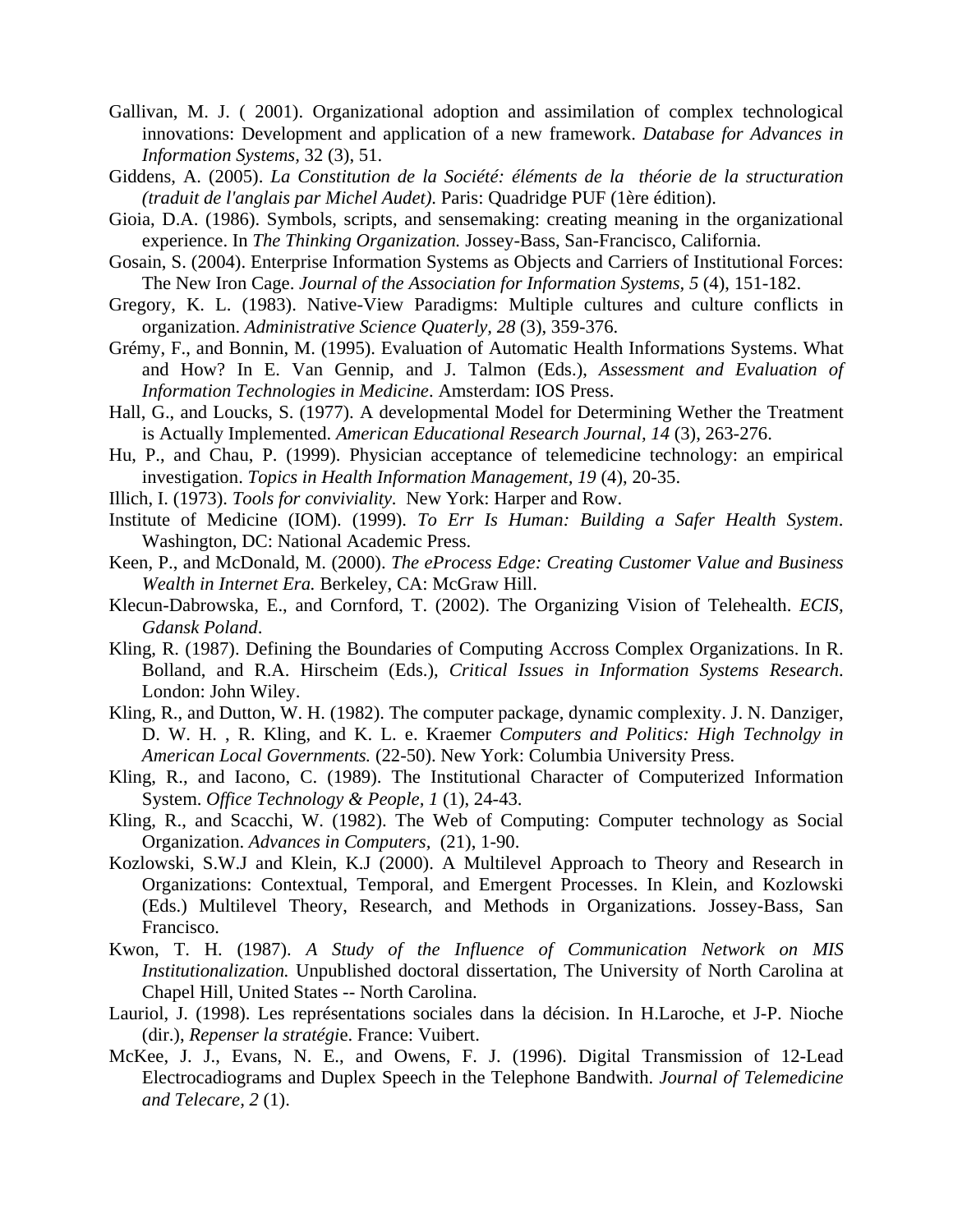- Meyer, A.D et Goes, J, B., (1988). Organizational Assimilation of Innovations : A Multilevel contextual analysis. *Academy of Management Journal 31(4).*
- Mitchell, B. R., Mitchell, J. G., and Disney, A. P. (1996). User adoption Issues in Renal Telemedicine. *Journal of Telemedicine and Telecare, 2* (2).

Nordal, E. J., Moseng, D., Kvammen, B., and Lochen, M. (2001). A Comparative Study of Teleconsultation versus Face-to-Face Consultations. *Journal of Telemedicine and Telecare, 7* 

 $(5)$ .

- Orlikowski, W. J. (1992). The Duality of Technology: Rethinking the Concept of Technology in Organizations. *Organization Science, 3* (3), 398-427.
- Orlikowski, W. J., and Gash, D. C. (1994). Technological frames: making sense of information technology in organizations. *ACM Transactions on Information Systems, 12* (2), 174-207.
- Orlikowski, W. J., and Iacono, C. S. (2001). Research commentary: Desperately seeking "IT" in IT research - A call to theorizing the IT artifact. *Information Systems Research, 12* (2), 121.
- Paré, G., and Sicotte, C. (2004). Les technologies de l'information et la transformation de l'offre de soins. *Cahier Du GReSI,* (04-04).
- Pickering, A. (1995). *The Mangle of Practice*. Chicago: The University of Chicago Press.
- Picolo, D., Smolle, D., and al. (2000). Teledermoscopy: Results of a Multicentre Study on 43 Pigmented Skin Lesions. *Journal of Telemedicine and Telecare, 6* (3).
- Pinch, T., and Bijker, W. ( 1987). The social connstruction of facts and artifacts. W. In Bijker, T. Hughes, et T. Pinch (Eds.), *The Social Construction of Technological Systems* (159-187). Cambridge, Massachussets: MIT Press.
- Porac, J. F., Thomas, H., and Baden-Fuller, C. (1989). Competitive groups as cognitive communities: The case of Scottish knitwear manufacturers. *Journal of Management Studies, 26* (4), 397-416.
- Purvis, R. L., Sambamurthy, V., and Zmud, R. (2001). The assimilation of knowledge platforms in organizations: An empirical investigation. *Organization Science, 12* (2), 117.
- Ritti, R., and Silver, J. (1986). Early Processes of Institutionalization: The Dramaturgy of Exchange in Interoganizational Relations. *Administrative Science Quaterly, 31*, 25-42.
- Robinson, D. F., Savage, Gr. T., and Campbell, K. S. (2003). Organizational Learning, Diffusion of Innovation, and International Collaboration in Telemedicine. *Health Care Management Review, 28* (1), 68.
- Rosemberg, N. (1994). *Exploring the Black Box: Technology, Economics and History*. Cambridge: Cambridge University Press.
- RUIS de Sherbrooke (2007). La téléassistance en soins de plaies orientée vers une amélioration continue de la qualité des soins. Manuel d'organisation de projet.  $3^e$  dépôt le 7 mars 2007.
- Saga, V., and Zmud, R. (1994). The nature and determinants of information technology acceptance, routinization and infusion. In Levine. L. (Ed.), *Diffusion, Transfer, and Implementation of Information Technology* (67-68). North-Holland, Amsterdam.
- Schein E. (1985). *Organizational Culture and Leadership*. San Francisco, California: Jossey-Bass.
- Strauss, A. (1978). A Social World Perspective. *Stud. Symb. Interaction, 4*, 171-190.
- Swanson, B. E., and Ramiller, N. C. (1997). The Organizing Vision in Information Systems Innovation. *Organization Science, 8* (5), 458.
- Van Maanen, J., and Schein, E. (1979). Toward a theory of organizational socialization. *Research in Organizational Behavior, 1*, 209-264.
- Weick, K. E. (1990). Technology as Equivoque: Sensemaking in New Technologies. P. S. In Goodman, and L. S. Sproull (Eds.), *Technology and Organizations* (1-44). San Francisco, California: Jossey-Bass.